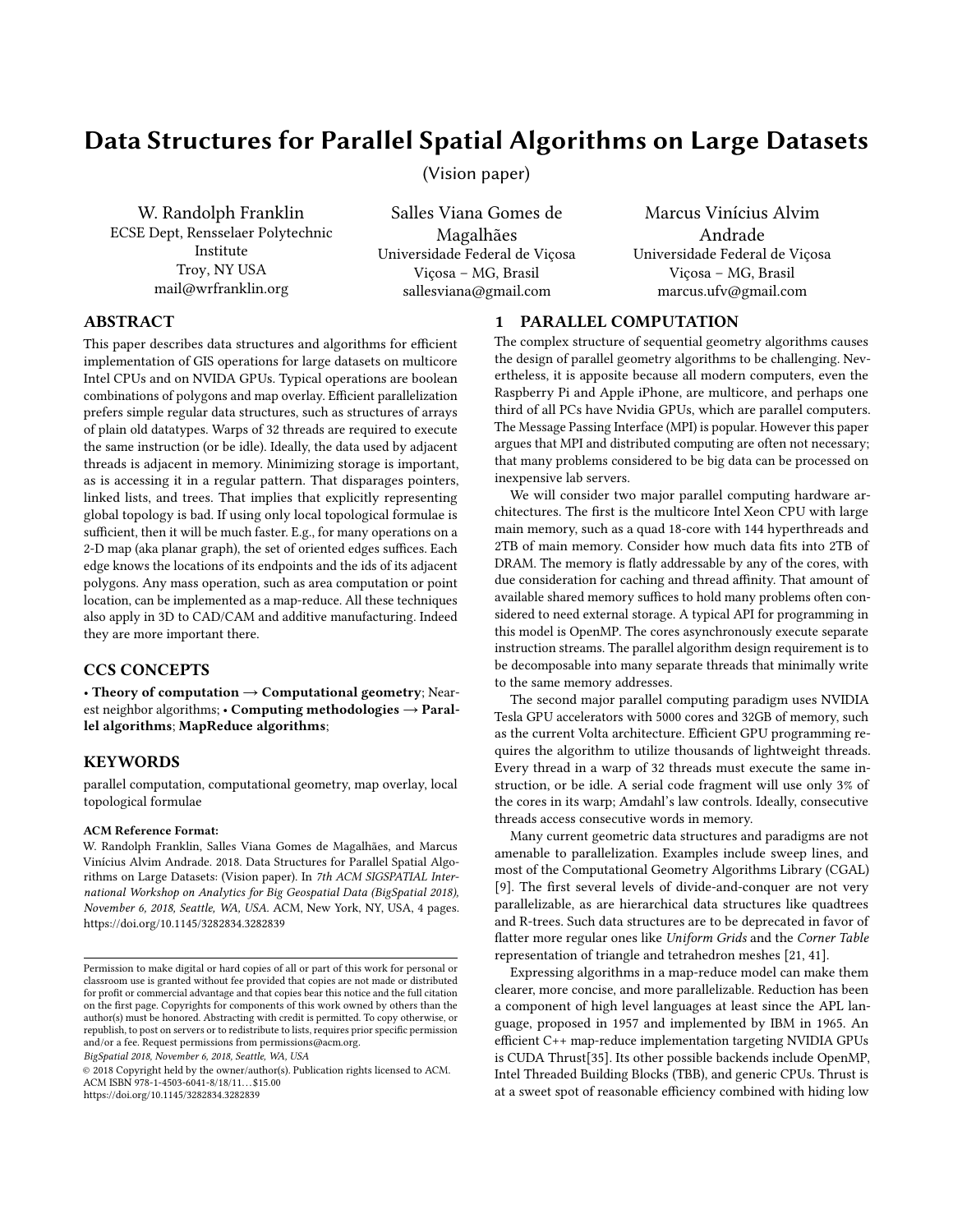level CUDA details. A recent more powerful tool is Kokkos [\[46\]](#page-3-5). Parallel programming at a lower level is analogous to writing in assembly instead of in C++.

The range of problems easily solvable with this paradigm, as shown in the example libraries, is surprising. They include bucket sort (basically uniform grid), run length encoding and decoding, lexicographic sorting, discrete voronoi, and welding triangle vertices together, to eliminate redundant vertex positions and shared edges to produce a connected mesh.

# 2 PRIOR ART

Current Computational Geometry algorithms, as embodied in, e.g., CGAL, often solve the edge intersection problem with data structures like topological sweep lines[\[43\]](#page-3-6) with optimal worst case execution time under a pair-comparison cost model. More complex geometrical adjacencies and intersections use a hierarchical tree structure, either an octree or R-tree[\[7\]](#page-3-7), but they do not parallelize easily or well, expecially on GPUs. Various point location algo-rithms are presented in [\[10,](#page-3-8) [36,](#page-3-9) [38\]](#page-3-10). One has  $\theta(\lg N)^2$  query time, another  $\theta$ (lg N) query time but  $\theta$ ( $N^2$ ) preprocessing time and space. Parallelizing the plane sweep algorithm is discussed in [\[31\]](#page-3-11). An example of modeling one application with multiple overlaid meshes is a physical dissection anatomical simulator [\[37\]](#page-3-12). An application of Franklin's local topological formulae to collisionless plasma simulations is presented in [\[25\]](#page-3-13). Our ideas are used in [\[8,](#page-3-14) [39\]](#page-3-15). Cluster-based parallel map overlay is presented in [\[1\]](#page-3-16). Problems with designing geometric primitives in additive manufacturing, where a medium lattice structure might have billions of elements, are discussed in [\[4,](#page-3-17) [42\]](#page-3-18). External algorithms for datasets too to large process internally, including cache-oblivious and optimal I/O, are presented by [\[5,](#page-3-19) [6,](#page-3-20) [45\]](#page-3-21).

Early studies of parallel computational geometry are [\[2,](#page-3-22) [22–](#page-3-23)[24,](#page-3-24) [32](#page-3-25)[–34,](#page-3-26) [40,](#page-3-27) [48\]](#page-3-28). Large geometric datasets for testing are available at [\[3,](#page-3-29) [26,](#page-3-30) [44\]](#page-3-31).

### 3 PRELIMINARIES

Consider a polygon, P, in the 2D plane. Intuitively, it has vertices and edges. If we restrict the number of each to be finite, then there will be no problem with infinite sequences, limits and convergence. The mathematical subject of analysis (used by calculus) is irrelevant. However some interesting objects are now prohibited. E.g., we cannot represent a curved object as the limit of a sequence of ever more complex straight-edges objects.

An edge is a connected segment of a straight line. That is, it cannot have two separate parts. Do we want to allow it to be infinite? There are arguments both ways. All Voronoi diagrams have some infinite edges. However, this makes representing edge lengths and polygon areas trickier, since they can be infinite also.

An edge has a vertex at each end, aka each edge is adjacent to two vertices. If we choose to prohibit isolated vertices, then a vertex is adjacent to one or more edges.

Two edges with a common vertex intersect at that vertex. Do we want to allow two edges to intersect elsewhere? Usually not, but allowing that permits star polygons and four new regular, stellated, polyhedra.

The vertices and edges form the *boundary* of P, ∂P. (The most accessible source for the mathematical terms in this paper is Mathworld [\[47\]](#page-3-32)). <sup>P</sup> also has an interior, but on which side of ∂P? The conventional answer is the small finite part, not the large infinite part, but sometimes we want the other one.

Next, what operations do we want to perform on legal polygons? The obvious operations on polygons P and Q are union,  $(P + Q)$ , intersection,  $(P \cdot Q)$ , and exclusive-or,  $(P \oplus Q)$ . The difference operation, A-and-not-B,  $(P - Q)$ , is a common extra operation. Electrical engineers like the fact that all the other operations can be defined in terms of the difference, and so fewer types of electrical components are needed in circuit design. Allowing the unary operation of complement,  $P'$  or  $\bar{P}$ , opens up some possibilities. It is theoretically desirable to require that the set of all possible polygons be *closed* under these operations. That means that whenever these operations are applied to one or two legal polygons, then the result is always a legal polygon. This implies that: (1) The empty set,  $\emptyset$ , and its complement, the universal set, must be legal polygons. Indeed, ∅ results from intersecting two disjoint polygons. (2) A legal polygon may have multiple separate disjoint components, which may even be nested, like an island in a lake on the mainland.

A broader advantage of having the set of legal polygons closed under union or intersection, and the empty and universal sets being legal polygons, (and since those operations are both associative), is that the set of polygons, together with either operation, forms a mathematical commutative group in abstract algebra. Now, all the many theorems that have been proved about groups also apply to polygons under intersection or union.

#### GLOBAL TOPOLOGY OF A POLYGON

When a polygon's edges form more than one connected component, then each component of the edges and vertices is called a loop. The loops' containment relations form a forest of trees. E.g., consider the polygon that is the land area of Canada. It has a loop for the mainland shoreline, a second loop for Baffin Island's shore, a third loop for Lake Erie's shore, a fourth loop for Pelee Island in Lake Erie, etc. The fourth loop is inside the third loop, which is inside the first. The second loop is inside none of them, nor are any of them inside it. Conventionally, we would represent these containment relations explicitly.

We argue that that is unnecessary, apart from a few special cases. They include visually rendering a polygon on a graphics device, i.e., shading each region, and interpolating from loops of elevation contours to an elevation grid, [\[19,](#page-3-33) [20\]](#page-3-34).

#### 5 LOCAL TOPOLOGY OF A POLYGON

There are several advantages to minimizing the number of types of information to be stored about a geometric object. In the common case where I/O time dominates, even small constant factors in the space are important. There may be hard limits in the available storage, e.g., the biggest current GPU accelerator, the Nvidia Tesla V100, has 32GB of storage. Spilling over that limit would require data to be paged from the CPU memory, at a serious performance impact. Minimizing the number of types often simplifies the algorithm. When many data types are stored, they are often redundant; so consistency relations must be maintained as the data is manipulated. All this is more important in 3D.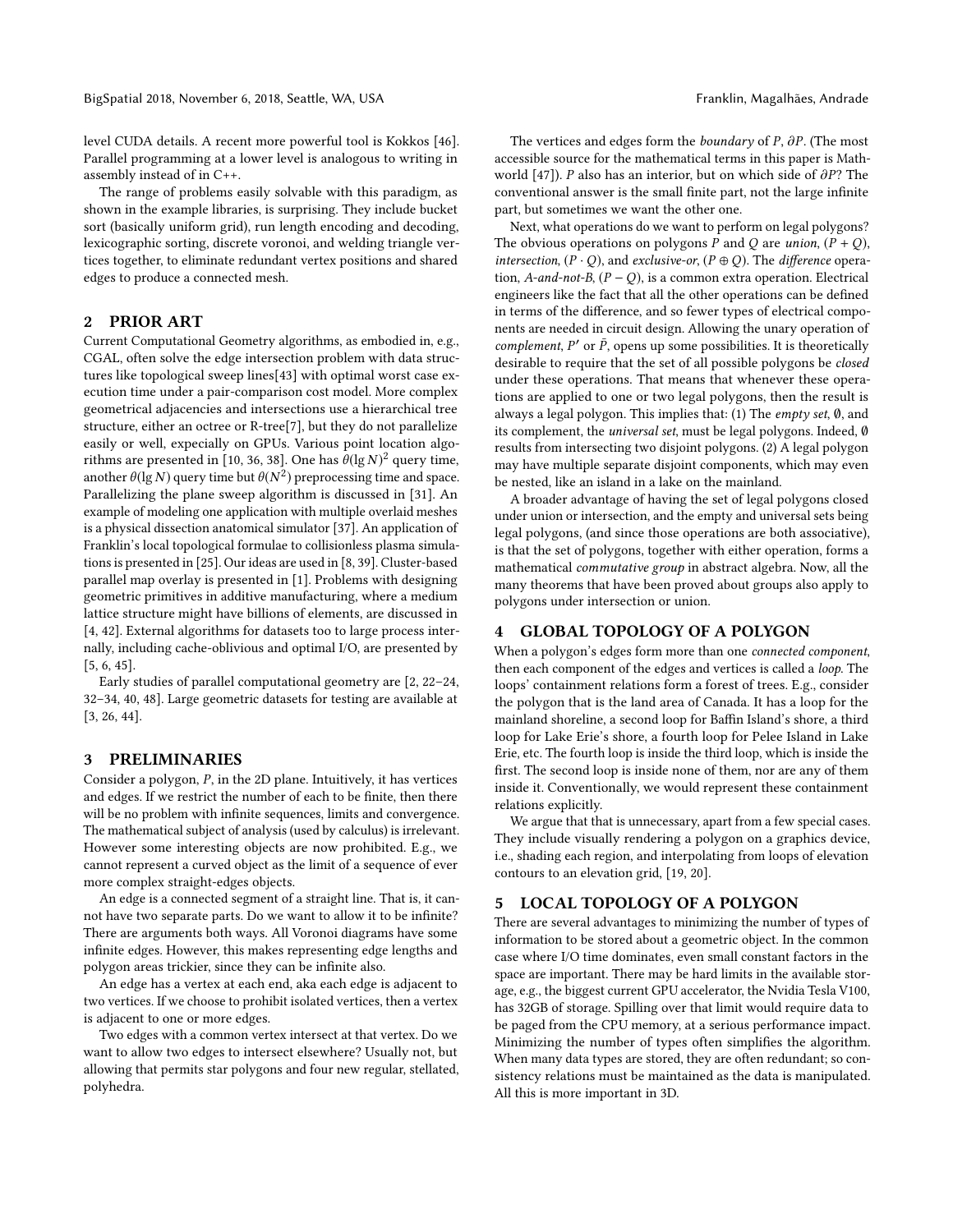Data Structures for Parallel Spatial Algorithms on Large Datasets BigSpatial 2018, November 6, 2018, Seattle, WA, USA

What relations need to be stored explicitly depends on the intended operation. For the above Boolean operations, viz, union, intersection, difference, and complement, a mere set of oriented edges suffices. Start by observing that this representation suffices to determine whether a point  $p$  is contained in the polygon  $P$ . Extend semi-infinite ray up from  $p$  and count intersections.  $p$  is inside  $P$ iff that number is odd. Simulation of Simplicity (SoS) [\[12\]](#page-3-35) handles geometric degeneracies, such as when the ray runs through a vertex. PinMesh [\[29\]](#page-3-36) implements this in 3D (which is much harder than 2D). Preprocessing a sample dataset with 50 million triangles took only 14 elapsed seconds on a 16-core Xeon processor. The mean query time was 0.6 microseconds.

To compute  $P + Q$ , observe that (1) The output vertices are a subset of the input vertices and all the intersections of input edges. Those input vertices that are output vertices are exactly those that are outside the other polygon. (2) To find the output edges, cut the input edges where they intersect each other. Select those pieces of each polygon that are outside the other polygon.

Both the input and output are a set of edges, together with the vertices at their ends. No more global topology is needed.

Indeed, not even the complete edges are always needed. Suppose that our desired operation is to compute properties of the polygon such as area and edge length. Then, representing the polygon as a set of the vertex-adjacencies suffices. For each such adjacency, store this triple: the vertex's position, the direction that the edge leaves the vertex, and which side of the edge is the inside of the polygon. Each vertex and each edge induces two such triples, but they are not explicitly associated in this representation. This representation is so local that it does not even have complete vertices or edges, although that information could be computed. More details, including the formulae, are in [\[14,](#page-3-37) [34\]](#page-3-26).

To intersect two polygons represented by sets of their edges, computing the above vertex-edge incidence representation is easier than computing the output edges, since we do not need to sort the intersections along each edge to cut it into segments. This provides an efficiency if we want the area of the union or intersection, but not the union or intersection itself.

# 6 FASTER COMPLEX ALGORITHMS

With the simple data structures, we can solve complex geometric problems with much more efficient algorithms than would otherwise be possible. Here are some examples.

Union of many polygons: This problem is to find the union of N polygons; perhaps  $N = 100M$ . The usual algorithm to unite N polygons is to start by uniting pairs, then to unite the pair polygons, and so on, building up a computation tree of height  $\Theta(\lg N)$ . With our local representation, the output can be computed as follows: (1) Find all the intersections of any two input edges. (2) Test all those points, together with all the input vertices, to see which are outside all the input polygons. (3) Each point that passes is an output vertex. Determine the two resulting vertex-edge incidences. Depending on the desired output data structure, combine them in pairs to form output edges.

For a wide distribution of inputs, the expected time is linear in the size of the input plus the output.

Area of the union of many polygons: One application of this is to compute the amount of material removed by a milling tool, where its path is represented by a set of overlapping polygons. The usual algorithm goes as follows: (1) Compute the union polygon. (2) Find its area.

Our algorithm is a simplified version of our explicit union algorithm in the previous section. The difference is that, instead of pairing up vertex-edge incidences to form edges, apply our polygon area formula to the vertex-edge incidences. I.e., finding the area of the union is now faster and simpler than finding the explicit union. An analysis of the 3D case is [\[14\]](#page-3-37) and a parallel implementation for identical cubes, for a multicore CPU is [\[15\]](#page-3-38).

Planar Graphs (Maps): The above ideas are even more useful when operating on embedded planar graphs, aka maps or meshes. The notation is not standardized, so we will use the terms vertices, also known as nodes and points, edges, and polygons aka faces. Typical operations include determining which polygon contains a test point, and intersecting, aka overlaying, two maps to produce a new map.

The easy way to locate which polygon contains point  $p$  is to test  $p$  against every polygon in turn. However, with this representation, we can run a ray up from  $p$  until it hits the first edge, and from that know which polygon contains  $p$ . The expected time is *constant* per query point, after expected linear processing time. We have implemented this in parallel in 3D [\[29\]](#page-3-36).

Overlaying Maps: Overlaying two maps is also easy with this representation; see [\[27,](#page-3-39) [28\]](#page-3-40). The expected time, as usual, is linear in the input maps' sizes.

Overlaying 3D triangulations: This is conceptually similar, just harder, especially the implementation, [\[11,](#page-3-41) [30\]](#page-3-42), which can process tens of millions of triangles much faster than other implementations.

Cross Areas: This is the problem of computing the areas of all the nonempty intersections when two maps are overlaid. One application is to interpolate a property of the polygons of one map over to the polygons of the other map. One example is to go from the known population of each census polygon of one map to estimate the population of each hydrography polygon of the other map.

This is a beautiful example of the power of the local topological formulae. The area of an output polygon requires only the set of its vertices together with the directions of the two edges intersecting there and which input polygon is on each side of each of those edges. Each intersection of an input edge of one map with an edge of the other creates a vertex common to four output polygons. Their areas can be accumulated in a hash table as the vertices are computed. The algorithm and implementation are presented in [\[13,](#page-3-43) [17,](#page-3-44) [18\]](#page-3-45).

A 3D algorithm for the volumes of intersecting regions of two tetrahedrulations is [\[16\]](#page-3-46).

# 7 SUMMARY AND FUTURE PLANS

Less is better (up to a point) has many advantages when representing GIS geometry. We must fight the urge to continually discover new topological relations. We must fight the urge to unnecessarily complexify simple data structures. The impact extends from 2D and GIS to 3D and Computer Aided Design. We are currently demonstrating that with new implementations in those domains, including more on GPUs, and on larger datasets.

This material is based upon work supported by the National Science Foundation under Grant No. IIS-1117277.